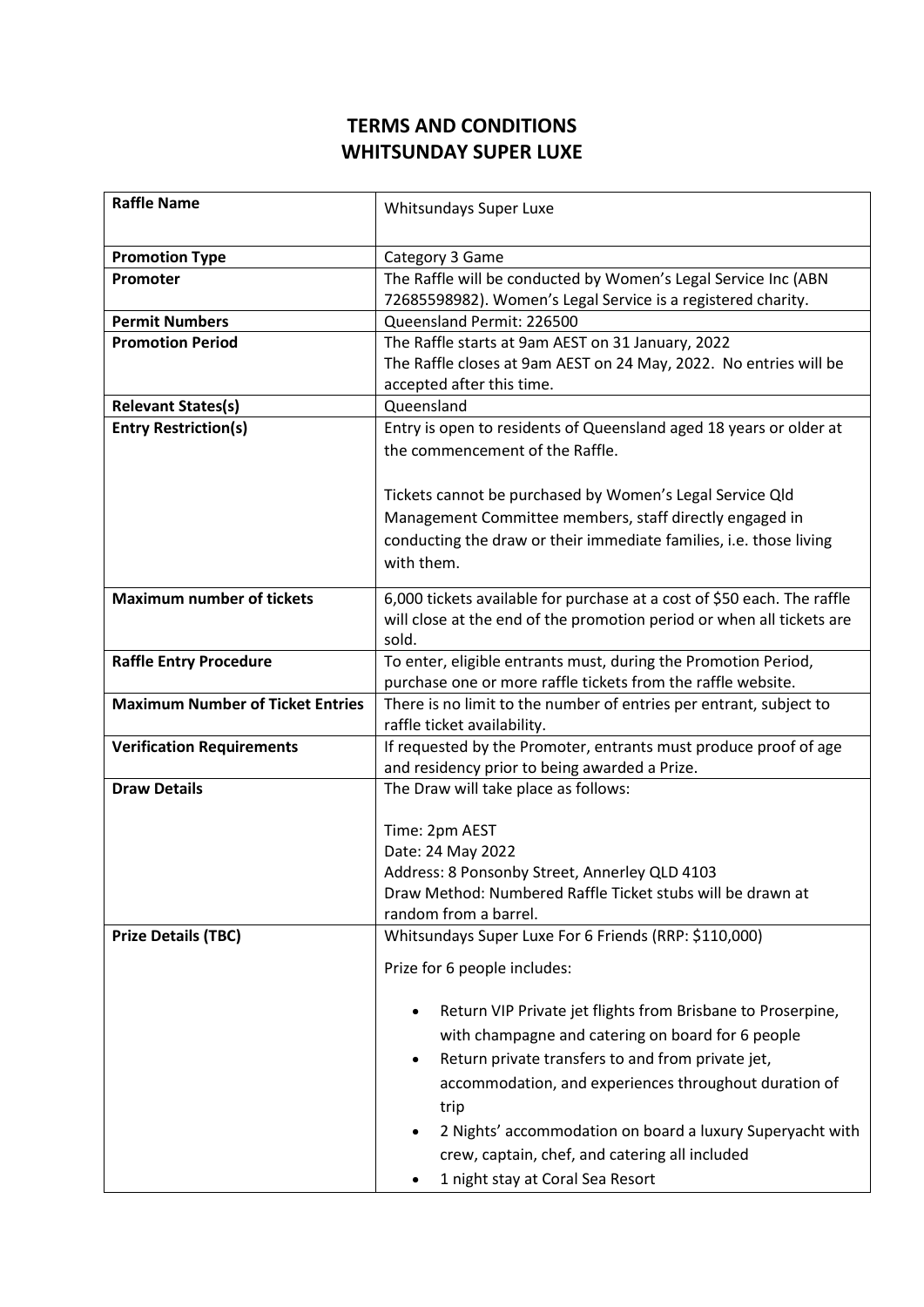|                                        | A VIP private lunch experience in the private Cabana at Coral<br>$\bullet$<br>Sea Resort                                                                                                                                                                                                                                                                                                                                                                                                          |
|----------------------------------------|---------------------------------------------------------------------------------------------------------------------------------------------------------------------------------------------------------------------------------------------------------------------------------------------------------------------------------------------------------------------------------------------------------------------------------------------------------------------------------------------------|
|                                        |                                                                                                                                                                                                                                                                                                                                                                                                                                                                                                   |
|                                        | A VIP champagne, caviar and oysters experience at<br>$\bullet$                                                                                                                                                                                                                                                                                                                                                                                                                                    |
|                                        | Whitehaven Beach thanks to Whitehaven Event Co                                                                                                                                                                                                                                                                                                                                                                                                                                                    |
|                                        | Prize values are accurate as at the commencement date for the<br>Raffle. All costs, fees, charges or expenses associated with the<br>Prize(s), which are not specified, are the responsibility of the<br>Winner(s).<br>Prizes are not transferable, exchangeable or redeemable for cash. If<br>for any reason a prize is not available, the Promoter will substitute it<br>for another prize of equal or higher value (at the Promoter's<br>absolute discretion), subject to regulatory approval. |
| <b>Prize Restrictions/Exclusions</b>   | The prize is valid for 12 months from date of winning<br>$\overline{\phantom{0}}$                                                                                                                                                                                                                                                                                                                                                                                                                 |
|                                        | Prize winner is required to liaise with Adagold Aviation to secure                                                                                                                                                                                                                                                                                                                                                                                                                                |
|                                        | date of experience<br>Prize winner to select a date which will be approved by Adagold<br>$\overline{\phantom{a}}$<br>Aviation subject to jet and accommodation availability. If<br>proposed date is not available, prize winner can propose new<br>date(s) until an acceptable date is agreed upon between winner                                                                                                                                                                                 |
|                                        | and Adagold Aviation.                                                                                                                                                                                                                                                                                                                                                                                                                                                                             |
|                                        | Accommodation is not redeemable during the school holiday<br>$\overline{\phantom{a}}$<br>period, Easter or the Festive Season                                                                                                                                                                                                                                                                                                                                                                     |
|                                        | If the winner is interstate or outside of Brisbane metro, they will<br>$\overline{\phantom{a}}$                                                                                                                                                                                                                                                                                                                                                                                                   |
|                                        | be required to make their own travel arrangements, at their own<br>expense, to travel to Brisbane.                                                                                                                                                                                                                                                                                                                                                                                                |
| <b>Covid-19 requirements</b>           | Covid-19 restrictions will apply at the time of prize redemption as<br>stated by government.                                                                                                                                                                                                                                                                                                                                                                                                      |
| <b>Notification and Publication of</b> | Winners will be notified by telephone and in writing within four (4)                                                                                                                                                                                                                                                                                                                                                                                                                              |
| <b>Winners/Prize Claim Date</b>        | business days of being drawn. Prize Winners' names will be<br>published on the Raffle Website.                                                                                                                                                                                                                                                                                                                                                                                                    |
|                                        | Winners have 12 months from the date they are notified in which to<br>claim their prize. Winners are to contact the Promoter in order to<br>claim their prize.                                                                                                                                                                                                                                                                                                                                    |
|                                        | If you are a Winner, you are responsible for your use of the Prize,<br>including complying with all relevant laws and any applicable terms<br>and conditions of use.                                                                                                                                                                                                                                                                                                                              |
| <b>Unclaimed Prizing Arrangements</b>  | If a Prize is not claimed by the Prize Claim Date or is deemed invalid,<br>the Promoter reserves the right (subject to regulatory approval, if<br>required) to sell that prize. Proceeds from such sale will be paid to<br>the Promoter to be used for not-for-profit purposes.                                                                                                                                                                                                                   |
| <b>Additional Terms - Prizes</b>       | The Promoter takes no responsibility for any change in value of prize                                                                                                                                                                                                                                                                                                                                                                                                                             |
|                                        | between raffle publication and the prize draw date or date of<br>experience. Prizes and participation in the Raffle are subject to any                                                                                                                                                                                                                                                                                                                                                            |